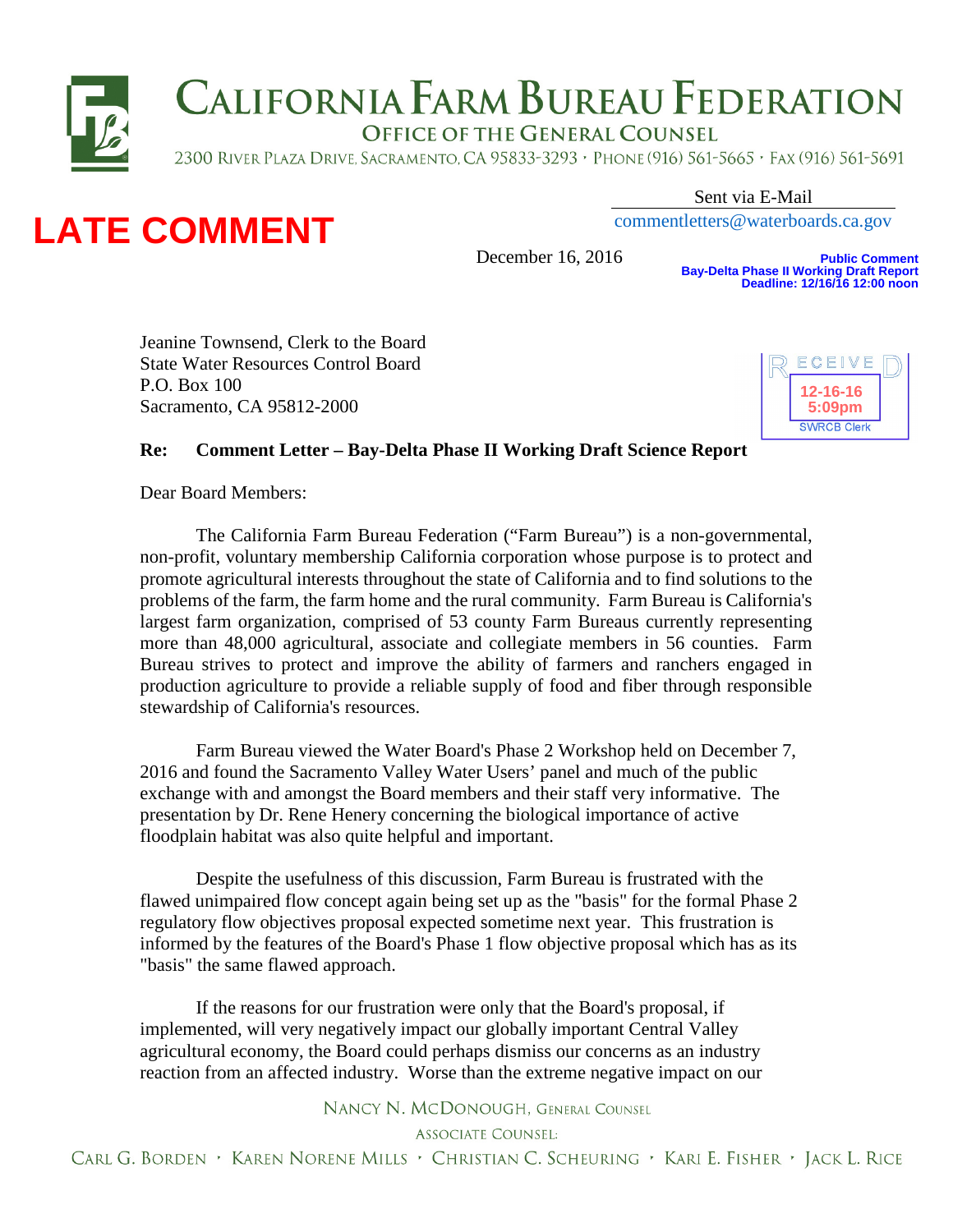industry, however—if that in itself were not concern enough—we are even more concerned that the Board's approach is an approach that would trigger all of these devastating impacts while at the same time failing to achieve proportionate progress towards the Board's purported objective of salmon protection and recovery.

The reasons for this failure are essentially two-fold: First, the Board's approach involves an incomplete solution to a problem requiring a holistic solution. Second, even after alleged "balancing," as seen in the Board's Phase 1 proposal, the Board's approach seeks to impose an operational regime on our existing water system that simply does not work.

The reasons the Board's approach will not work are many but here are just a few: First, an operational regime that focuses on a percentage of a watershed's theoretical "unimpaired flow" during the main fish migration period in winter and spring does not take sufficient account of the operational consequences for the remainder of the year. One important consequence of this is the impact on cold water resources needed by fish at other times in the year. The approach makes it very difficult to store water at times of the year when there is water to be stored, and then forces operators to deplete whatever water can be stored in struggling to meet minimum requirements throughout the rest of the year.

This type of an operational regime creates a world where we are constantly operating at a deficit and struggling to meet the basic objectives of our existing water systems. This has enormous human consequences without a commensurate benefit for the non-human species in whose name we would impose this burden on millions of Californians.

Looking at water in simplistic terms of a certain percentage of a theoretical total natural flow also ignores all of the many physical, legal, institutional, social and economic considerations that ultimately render such a simplistic view almost irrelevant to the real world.

The Board's approach ignores constraints relating to vested water rights and water rights priorities. While implementation would defer the necessity to grapple with this issue to a subsequent phase, it is disingenuous and generally unproductive to found an eventual regulatory proposal on the notion that theoretical percentages of a theoretical "block of water" can be simply superimposed on our existing systems and uses in the monolithic manner contemplated.

The assumption that we can simply conform so many molecules of water to a certain percentage of flow over the course of an entire year, again, ignores all of the other physical, legal, operational, regulatory, and practical constraints that actually constrain such action—at least without catastrophic redirected and unintended consequences.

All of this—and, in fact, much more—underscores the importance of abandoning the inflexible regulatory approach proposed and instead making it the Board's first